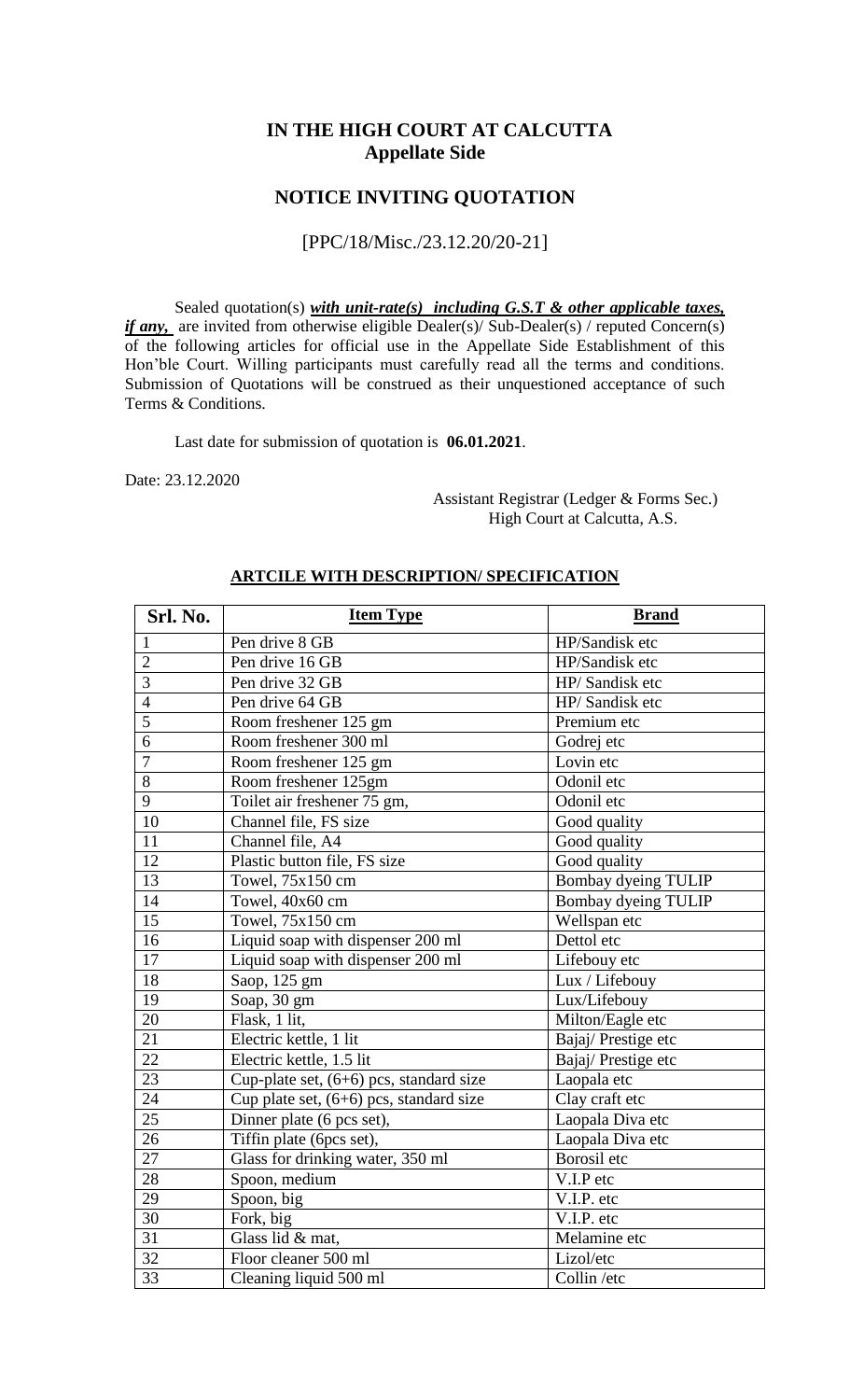| 34 | Toilet cleaner 500 ml                    | Harpic /etc          |  |
|----|------------------------------------------|----------------------|--|
| 35 | Dish wash 250 ml                         | Vim liquid etc       |  |
| 36 | Scorch brite                             | Good quality         |  |
| 37 | <b>Battery</b>                           | AA, Eveready /etc    |  |
| 38 | <b>Battery</b>                           | AAA, Eveready/etc    |  |
| 39 | Good quality<br>Coat brush               |                      |  |
| 40 | Cloth duster, 3x3 ft,                    | Good quality         |  |
| 41 | Mosquito repellent machine with oil      | Good Knight/ All Out |  |
| 42 | Mosquito repellent oil, 45 ml            | Good knight/ All out |  |
| 43 | Mosquito/insect repellent oil,           | HIT 400 ml etc       |  |
| 44 | Wooden hanger                            | Good quality         |  |
| 45 | Jute ball                                | Good quality         |  |
| 46 | Lock & key 7 lever,                      | Godrej etc           |  |
| 47 | Lock & key, medium size                  | Good quality         |  |
| 48 | Naphthalene 200 gm pkt                   | <b>BCPL</b> etc      |  |
| 49 | Whit tape, 12 mm width $&$ 50 meter long | Good quality         |  |
| 50 | Red tape, 12 mm width $& 50$ meter long  | Good quality         |  |
| 51 | Waste paper basket, 12" height, Taj/etc  | Good quality         |  |
| 52 | Water bottle, 1 lit plastic, Milton/ etc | Good quality         |  |
| 53 | Wall clock, Ajanta 397 etc               | Good quality         |  |

#### **N:B**: **Quotations will be opened on 07.01.2021 at 12.00 Noon and the participants are requested to be present at the mentioned time** AND if anyone remin absent  **at the time of opening quotations and his quotation is accepted, he will be bound to supply the artilces at the quoted rates.**

### **TERMS & CONDITIONS**

# **Supply**

Supply should be made within 3(three) working days from the date of receipt of work order.

### **SUBMISSION OF QUOTATION:**

- a) Quotation must be submitted in the Office of the **Assistant Registrar VI, 4th floor, Sesqui-centenary building** on or before **16-00 hours of 06.01.2021**. No quotation, even if complete, irrespective of whether hand delivered or sent by post etc., will be received after 16-00 hours of 06.01.2021.
- b) Quotation(s) **must be** accompanied with self-attested copies of/ Nos. (I) PAN, (II) GST Registration Certificate, (III) Trade License etc.
- c) Participant must clearly mention its Contact Address and Contact Numbers (Land line/ Mobile).
- d) Rate(s) may be quoted in the following format:

| <b>Srl</b> | <b>Item Type</b> | <b>Brand Offered</b> | Unit Rate including G.S.T.<br>(Rate per unit) |
|------------|------------------|----------------------|-----------------------------------------------|
|            |                  | Brand a)             |                                               |
|            |                  | Brand b)             |                                               |
|            |                  | (for more than one   |                                               |
|            |                  | brand)               |                                               |